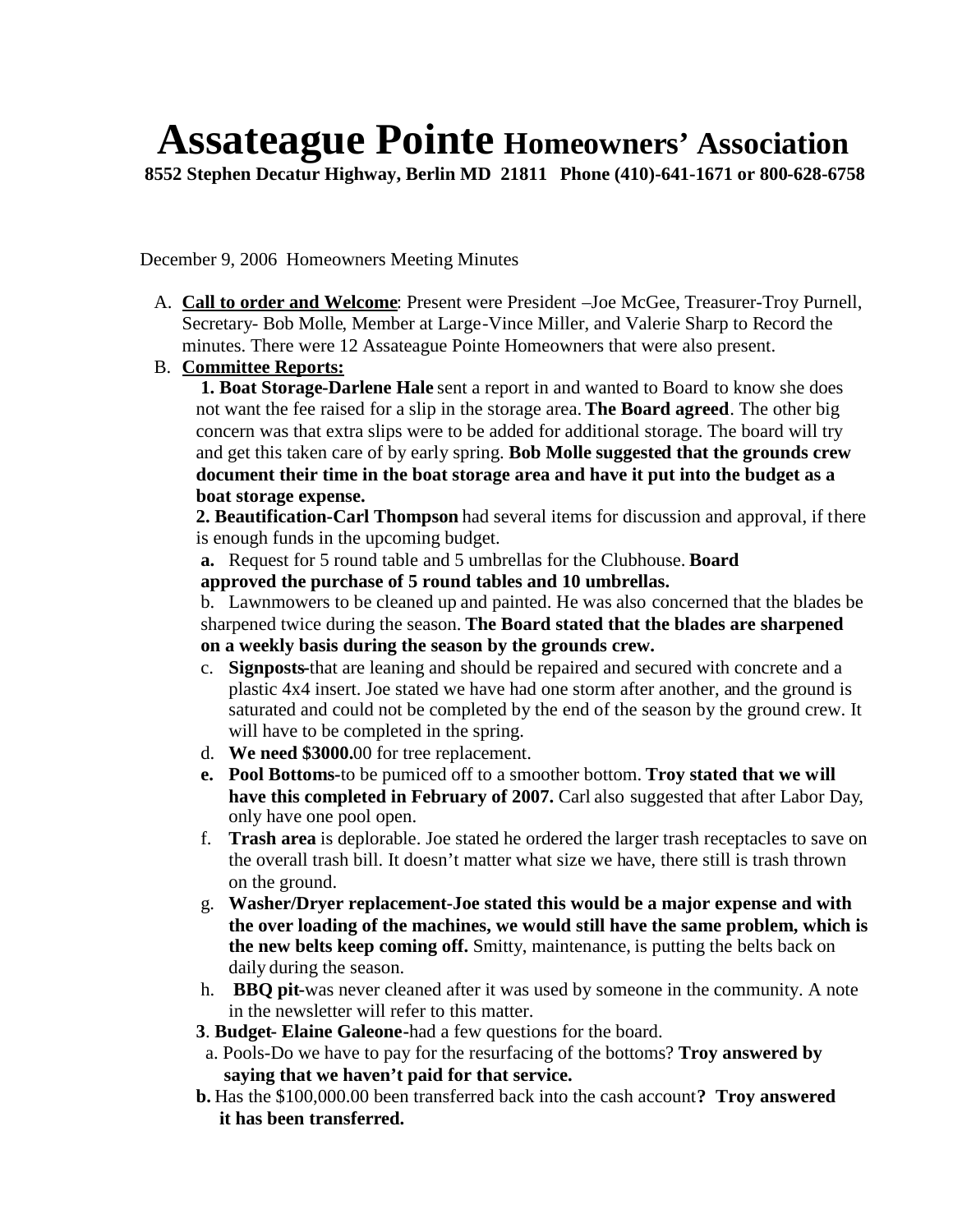- c. What is Affordable Business? –It was the company used for the new computer for the gate.
- d. Who is Newport Builders?-It was the company used for the roof over the mailboxes.
- e. **Entertainment** Joe McGee said Thank You to all the past committee people who have made the events a success in Assategue Point. He was told that several of the events coordinators that have chaired for several years are stepping down**. The events that need chair people are; EASTER, JULY 4th PARADE, JULY 4th PICNIC, and the CHILDRENS CHRISTMAS PARTY.** Anyone interested and can help out please contact Elaine Davidson, Events Coordinator, or the front office**.** Joe said that the cost of the events this year were down from previous years, due to lower attendance.
- C. **Treasurers Report-** Troy Purnell stated that we were under budget by \$2000.00 for grounds maintenance, \$2000.00 under for Entertainment, were ahead on the income equation by \$1,585.00, ahead on administration costs by \$58.00, and were ahead on maintenance costs by \$4,170.00. He said the overall would equal to .**08% or a -\$369.42.**
- **D. New Business: Vince Miller made a motion to double the Boat Storage Fee if not paid by March 15 of each year, and, if not paid by April 15, the homeowner would lose** their slip. 2<sup>nd</sup> by Bob Molle and all were in favor. Joe McGee also stated that additional **costs for removing items from the storage area would be absorbed by the individual homeowner. ex.(towing) All Board Members were in Favor.**
	- **1. Furniture**-Joe McGee explained bids he received to replace the clubhouse sofas. The existing sofas will be placed in the Rec. Center. **The cost of the new sofas will be \$2,400.00 plus the cost of delivery and Scotch-guarding. The Board approved the purchase of the new furniture.**

**1.-Sofa-\$2,400.00 2.-10 Umbrellas-\$2,000.00 3. 5 Round Tables-\$1,500.00**

E. **Budget-** The proposed budget for 2007, prepared by the accounting department, was presented to the Board and the homeowners by Troy Purnell. Troy suggested a 3% increase in dues. Joe McGee suggested the Board conduct a line by line discussion to see if costs could be lowered. After this discussion a motion was entertained.

**Troy made a motion to adopt the budget as amended with a decrease from \$762,680.00 to \$755,780.00 as per discussion. Joe 2nd it and all were in favor**. Bob Molle stated that this means there will be an increase, just not as much as anticipated. Troy will be researching the discussed possibilities for further decreases in the budget, to further reduce dues.

## **F. Special Projects**

- 1. **Bathroom floors-** Troy will get estimates for new flooring that will be commercial grade and slip resistant, to replace the existing floors in the Clubhouse and Rec. Center.
- **2. Road Maintenance-**shoulders of roads have to be repaired.
- **3. Gate Entrance Mechanism replacement- Bob Molle will get bid.**
- G. **Insurance-** Troy will get an insurance representative to come to the next meeting in March to discuss the options of the Homeowners Insurance and its coverage